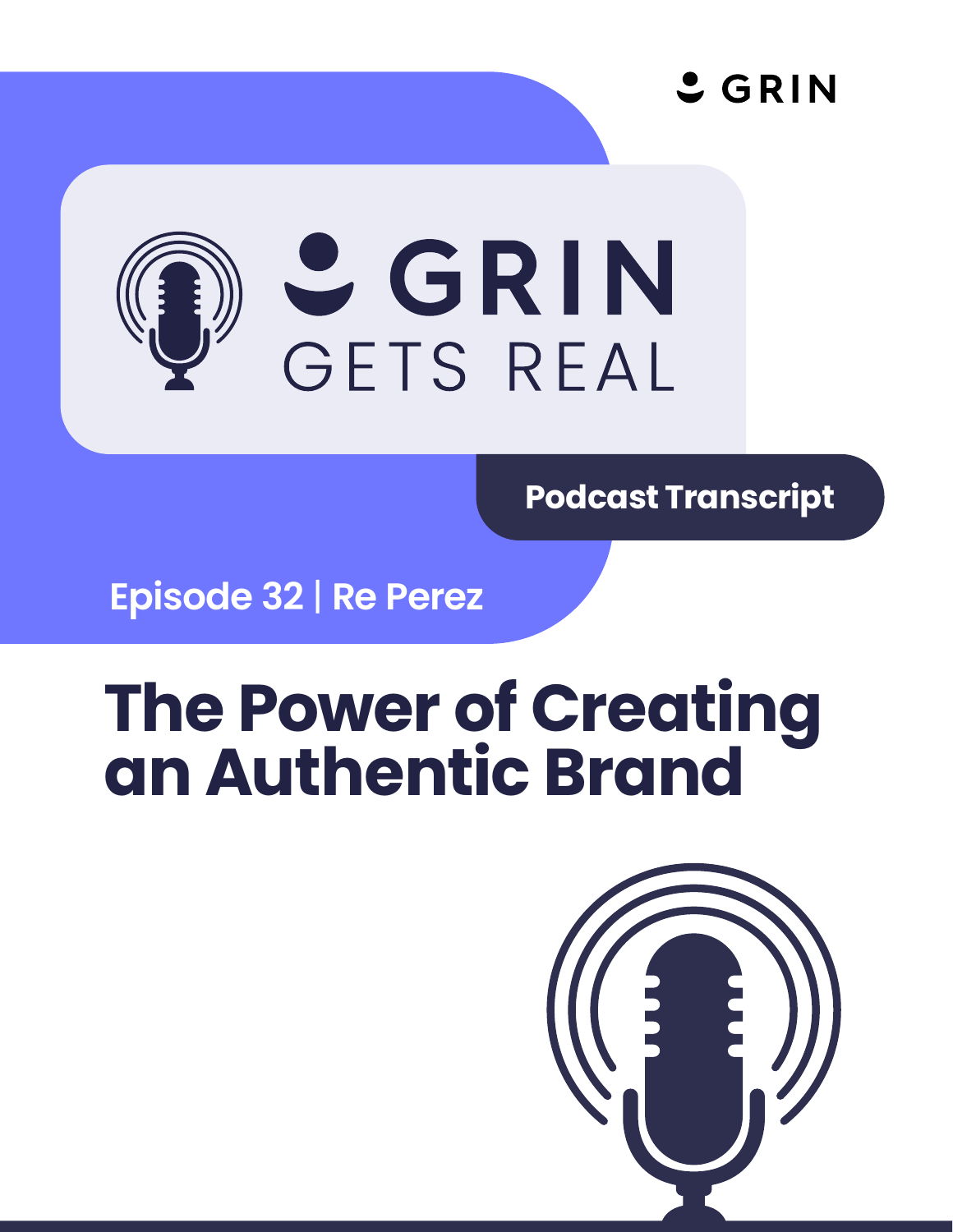### **INTRO | Katya:**

**Welcome to the GRIN Gets Real Podcast, the show for people who want to maximize their marketing potential. My name is Katya and I'm your host on this exciting journey as we talk to our experts who join us from influencer marketing to ecommerce strategy and everything in between. Each episode will feature industry experts that share their insights and provide actionable tips to help you achieve your marketing goals. So put your AirPods in, turn up the volume, and get ready for our guests today, Re Perez.**

## **Katya:**

Welcome to the GRIN Gets Real Podcast. Re, I am so excited to have you on to talk about building an authentic brand.

**Re:** 



**Katya:** 

Hi! OK, so let's get started. I'd love for the audience to get to know you a little bit. So share a little bit about yourself, who you are, and really what your expertise and branding is.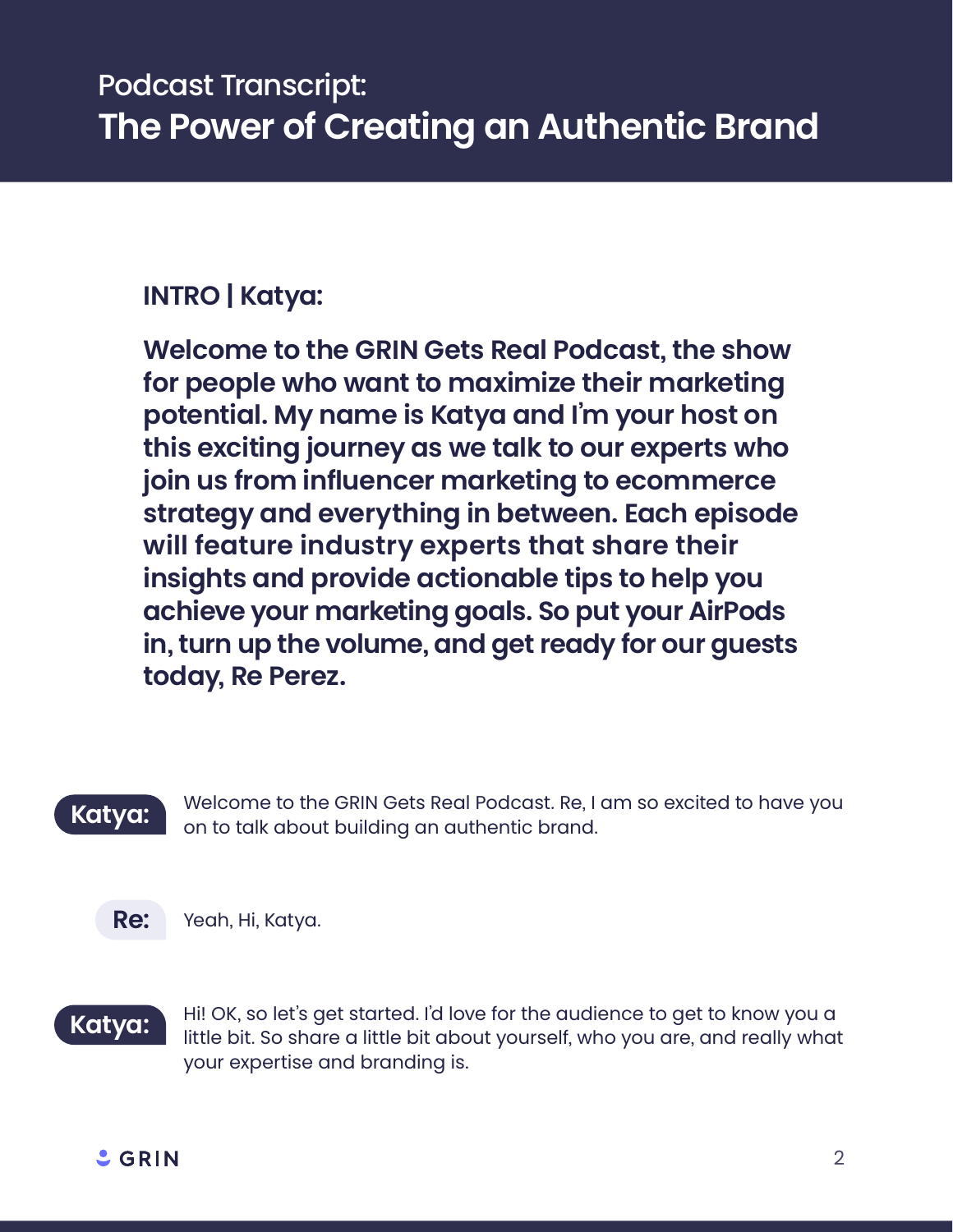**Re:** 

Yeah, sure. Thanks. So I'm a former fortune 500 brand consultant, I worked at some of the top global branding firms in New York, and then briefly in Dubai, in the Middle East. And so I'm a former consultant turned entrepreneur, you know, business owner, CEO, of my own branding agency, and an author and a speaker and the full gamut. But my branding agency is called Branding for the People. And that was born out of sort of going through a series of personal life changing events. Just sort of having disinterest in helping the Fortune 500 multinational companies. I really wanted to work with the small to midsize brands that are making some sort of transformational impact or difference in people's lives. And that felt good to me in that stage of my career. It's like, "I love what I do. I just want to do it for brands that are doing something amazing in the world."

I did start out as a design major at NYU. But I realized I don't have a really good design sense, but really my approach, which informs my purview on branding, is my degree in organizational behavior and communication. So I was always fascinated with the psychology and the linguistics and the culture of branding. And so that's how I view branding. I really do believe that branding has the power to influence culture and it's more than just logos and designs and all that sort of stuff. It really can influence the way we live our lives.

#### **Katya:**

I agree, 100%. And I'm so glad that you said it's more than just logos. Because I always like to make sure that we're all talking in the same talk. So let's get down to the basics. What is branding?

#### **Re:**

Yeah so let's unpack both of those. And I'm glad you asked that because I usually like to start there whenever I am on a new podcast or doing an interview.

I like to start by defining this word "brand," and how I've been trained and the definition I've been using over the course of my career, is that brand is a desired perception. That's my three-word definition. Technically you don't own your brand, it resides in the minds of the people you are communicating to. Therefore, "branding" is a discipline that is designed to create, shape, and influence that desired perception you want in the marketplace.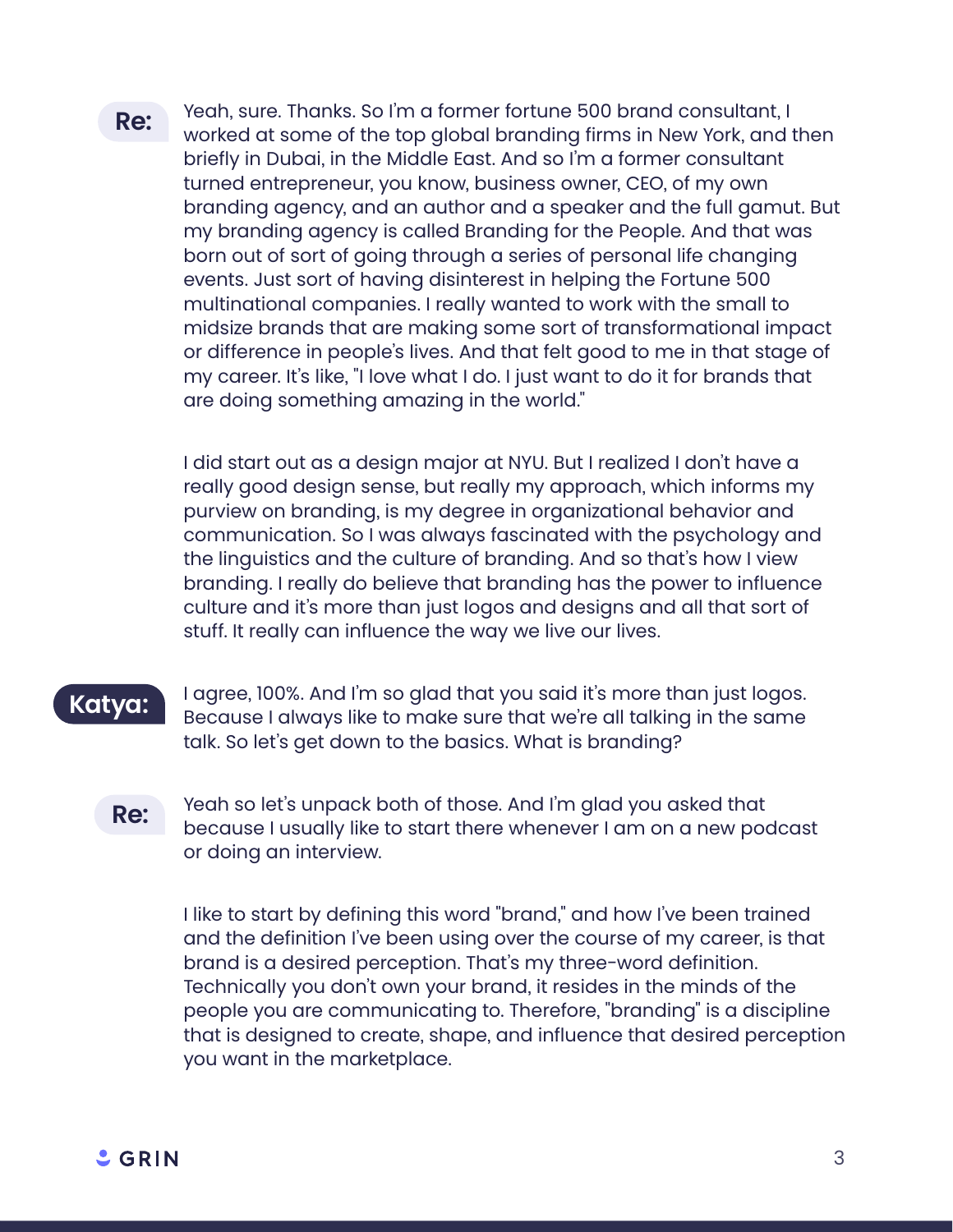It's always funny, like I'll meet someone in an Uber or in a social setting and I'll say I do branding, and they say, "Oh, you do marketing." And it's like, "No, I do branding!" **Re:** 



It's different! It's 100% different.

That's right. And so I have to reconcile. **Re:** 

> So if we build off my definitions — if branding is about the process of creating, shaping, and influencing a desired perception, "marketing" is  $a$  tool  $-$  one of several tools  $-$  designed to create that perception. But so is social media. So is public speaking. So is putting on a live or virtual event. So is a podcast. These are all tools to reinforce, enhance, and create the perception you want, ostensibly with the people you are trying to speak to.

#### **Katya:**

Would you say it's more the feeling of the brand. It's almost hard to conceptualize. Like, there is nothing hard that I can touch that says, "Oh, this is GRIN. GRIN is this notebook. And I think that's why people struggle with understanding what branding is. So would you say it's more of that feeling that you want people to walk away with when they engage with your brand, when they see your brand?

#### **Re:**

Yeah it is definitely that. And there is also a question that you asked that I want to make sure that I don't step over.

Brand is not your logo, not your tagline, not your website, not your name. And these are all important and valid tools to create a brand. But they are just tools. They are not the brand itself. So I talk about it being a "perception." Feeling is sort of an output of that perception, so if you perceive something as X, then ostensibly that should evoke an emotion.

We are all consumers of brands whether we realize it or not. Brands create an emotional connection with their target audiences, and if we happen to not be the target audience, it should create an emotional connection of "I don't connect with this brand" or "I do (connect with this brand)."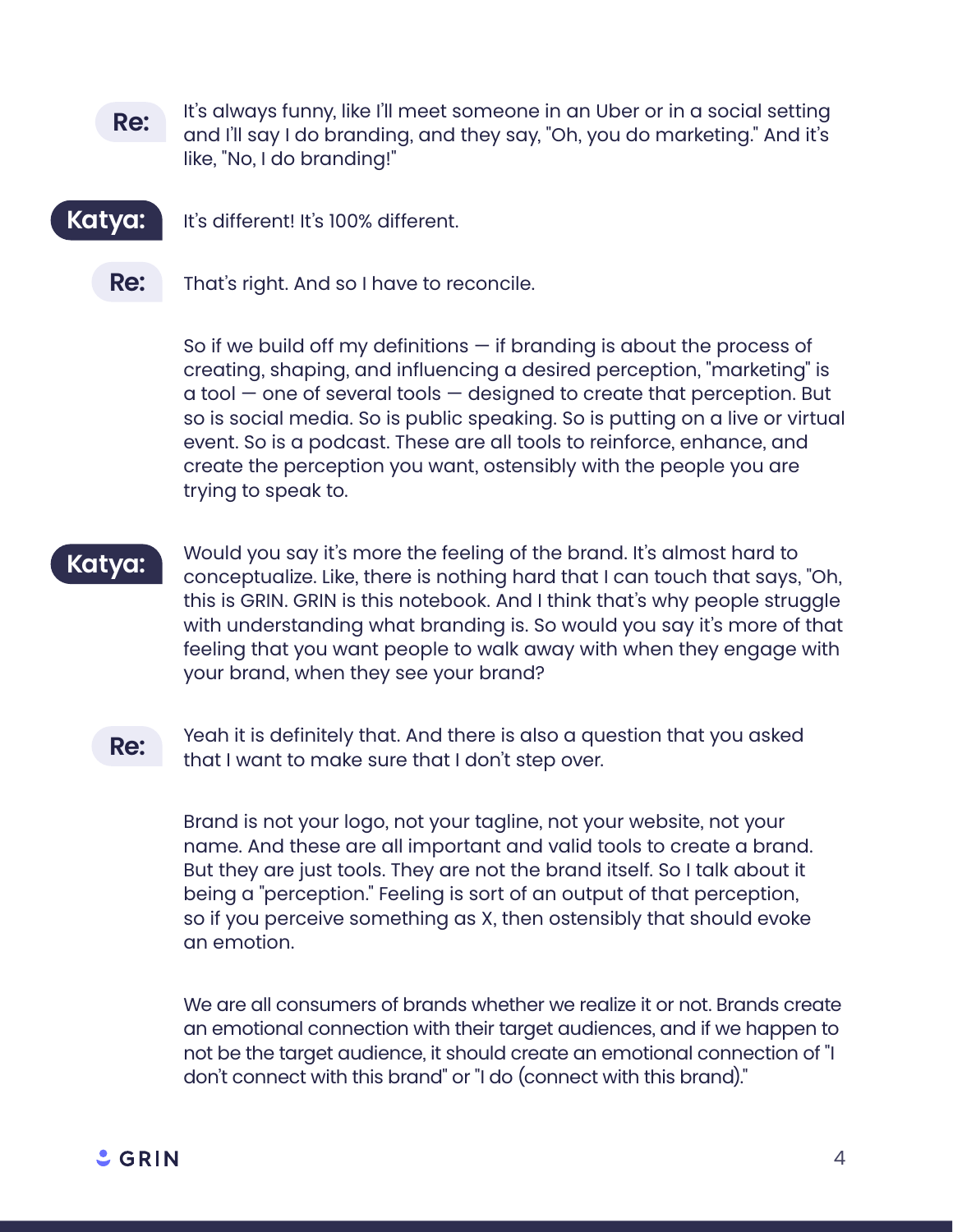At the end of the day, I don't care if you are a multinational b2b brand, a b2c brand or personal brand, we all buy based on emotion. And then we validate our emotional buys through logic and reason.

#### **Katya:**

I love that. And I would imagine just the branding process in general, for any company, is difficult, because how do you explain to your customers like, "Hey, guys, we're trying to evoke a feeling." I would imagine that's a bit of an uphill battle, because tangible is so needed for understanding certain things.

**Re:** 

Yeah, definitely. I mean, there's a little bit of education, which is why I love doing these types of interviews, which is why I wrote a book, there's a little bit of education. Because most people who haven't been exposed to branding, they think it is like logos and colors and all that pretty stuff, right? But when you really expand people's awareness and understanding really what's possible about what big companies do around branding, it is designed to create that emotional feeling.

OK, so a classic example I like to use is Harley Davidson. So they're in the business of motorcycles. But their brand is "freedom on the open road." That's the emotional field that we want to convey. Now, the logic and reason that supplements or helps to support that emotional buying decision is, all right, well, these motorcycles better be good quality, it should be in the budget, like all those economic reasons. So if you just rest on emotional buying without backing it up with having good features, and the right price point, then there's a high and then there's a drop. But if you can sustain that emotional buy and live up to it, if not even exceed the perception that you've created, then you're likely to create raving fans, not just a one time customer. So I'm a big advocate of creating a loyal base of raving fans, rather than just trying to acquire one customer sale.

#### **Katya:**

Katya: Well, it's a business of people, right? And that plays into branding, or really everything that you even do from a marketing perspective, as well.

Now you mentioned your book. So that's a really good segway because I, of course, did read it. And for all you listeners, you have to purchase it. This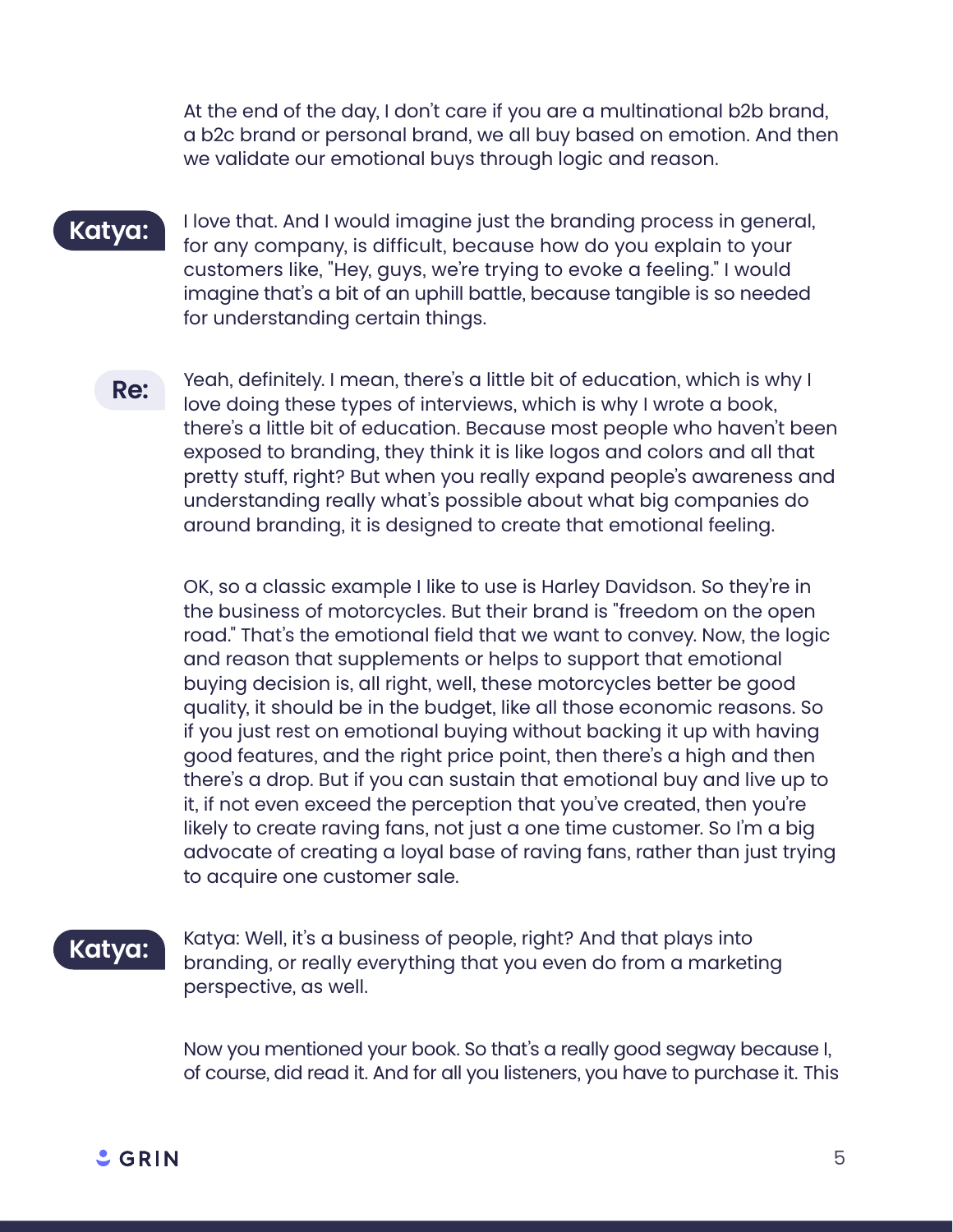is a shameless plug for him, because it was such a really great read with just awesome examples in general. Because this episode is really about building an authentic brand, I really wanted to bring it up because you've got a title that brings people in. So the title of your book is Your Brand Should Be Gay, Even if You're Not, I would love to hear you unpack that thought process. You do talk about it, obviously, in the intro of the book that I was like, "I have to get him to like, tell the story," because I think that it speaks really, really well into building an authentic brand.

If you think about it, if you are listening in on this interview and you heard that book title, think about the emotional response that you might have got when you heard that title. The responses I get fall into these broad categories: "Oh, I love the title. Oh, that's genius, that's brilliant. Oh, I'm curious, I'm interested." **Re:** 

> I don't get too much of this, but I have to believe there's got to be a fraction of people that might be offended. But here's the thing: That's OK. I'm really teaching  $-$  through the power of this book title  $-$  what a brand should do. It should pique your curiosity and it should evoke an emotion. It should also polarize, meaning attracting raving fans and also repelling your not-so-ideal audiences.

The last thing I'll say really points to what this book is about, and it's personal for me. I could be using the word "gay" in terms of being happy, but it's real open to interpretation. And it just so happens to be that I identify as a gay man, but ironically, for people who don't know me, oftentimes people don't know that I am. So there's a real power for me to be able to be so daring and bold in putting myself out there knowing that even in today's time, there might be people who might not want to ever hire my agency because that's one of the identifiers that I fall under. But that's the real power, whether it's that or any other identifiers. When you own authentically who you are and who you are not, and you are OK with that, there is so much power and freedom and fulfillment around that, rather than trying to be something that you are not.

#### **Katya:**

Yeah, I love the word freedom when it comes to that, because that's exactly what it invokes. I don't have to worry about whether this was right or this was wrong. This is truly who I am as a brand, as a person. And I feel good about putting that out there.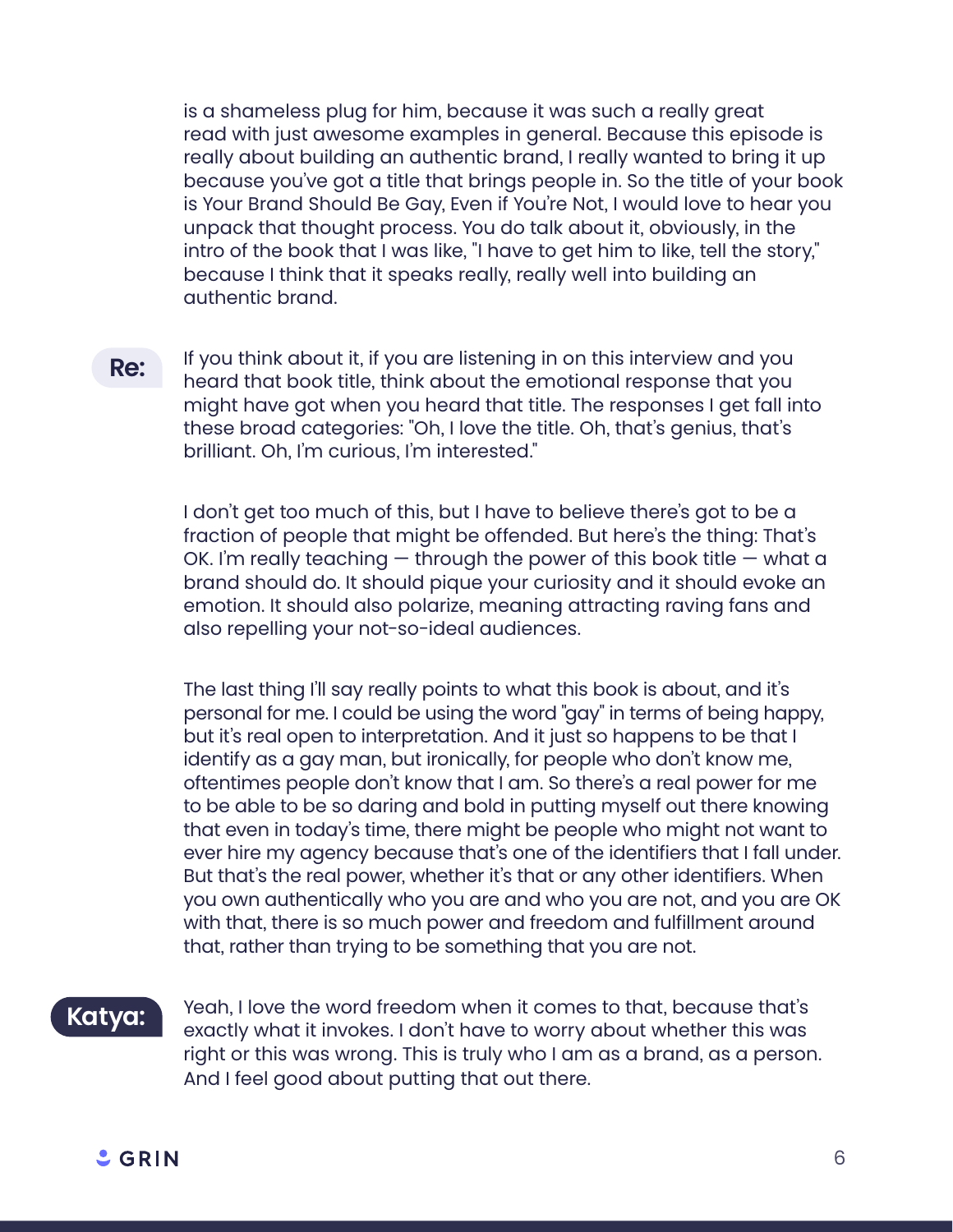One of the things that you said that I would love to just kind of double click on because it evoked an emotion for me was when you said it was "polarizing." What do you mean by polarizing? Is there another brand example that comes to mind when you're thinking of that, because it feels like, I don't want to say negative, but it definitely invoked something in me when you said it, I was like, "Oh, I didn't think about it!"

**Re:** 

I like to think in terms of a bell curve. There's the 20-60-20 rule. What the 20-60-20 rule suggests is that 20% of the people are going to be raving fans. On the opposite side of that, there are 20% of people who are going to be naysayers. No matter what you do, they are not going to say anything positive about your brand. Then there are 60% who are sort of "the followers." They can swing either way. But if you focus enough on the raving fans, that 20% can really help to pull people from that 60%.

So speak to the 20% of people who are going to be raving fans, and speak so loudly and so unapologetically about who you are that your naysayers are going to be very prominent, as well. And with that you are going to pull people toward your brand because you have a strong point of view and a strong position.

The classic example that most people will resonate with is Apple versus PC. Remember those ad campaigns where they said, "'I'm an Apple. And I'm a PC'?" They have personified their brand through a certain avatar and ostensibly you want to be like, "Yes, I identify with that type of person," and "No, I'm definitely not this type of person." That's a classic example of creating some polarization.

#### **Katya:**

That's a great example. Immediately I was like, "Oh, now I totally get it."

So what would you say then goes into building that authentic brand? What should I keep in mind? Should I get an agency? What kind of homework do I have to do as a brand to truly live authentically as a brand?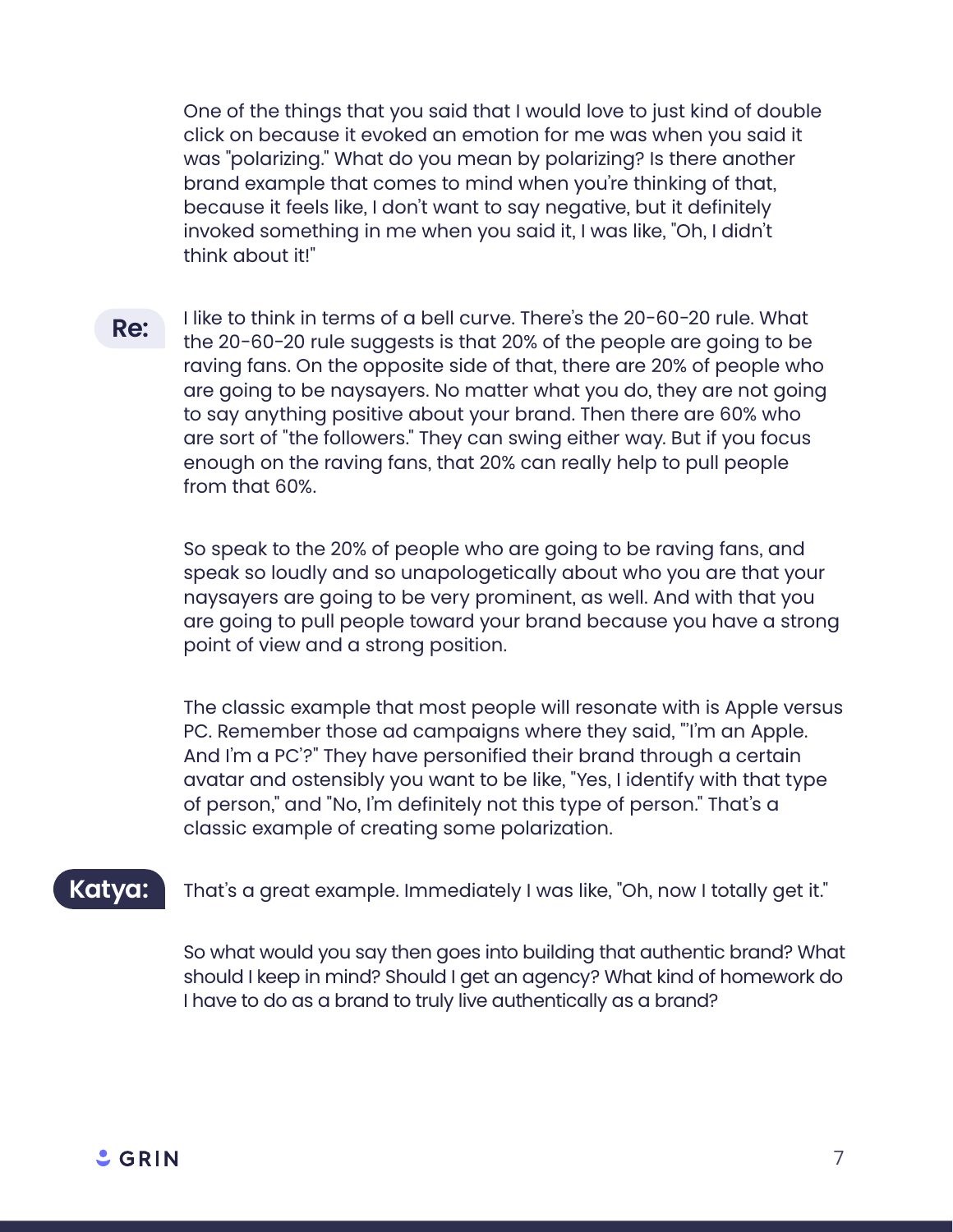#### There are two parts in response to your question. **Re:**

Whether you are a small business or a midsize business, there is a question of whether you should hire an agency or do it yourself. It really depends on what stage you are in. Which is also why I wrote the book, just to give people the tools to do it themselves. And there comes a point in time when some businesses evolve to where they don't really know if they can do it themselves even though they have the knowingness, or they would want some sort of validation from some experts to be able to help and support them in their growth. So either way there is no right or wrong answer. it just depends on where you are in your business.

The other part is, "What does it take?" There are a series of steps and processes that I definitely talk about in my book but the one thing I want to offer up on this question is a framework.

Think of a venn diagram. Consultants love venn diagrams, right?

The first domain is that your brand should be credible, meaning it's got to be something that you can credibly and reliably own. For a lot of business owners that I work with and teach, this probably means they have some credentials, experience, expertise, certification, wisdom, or life story where you say, 'Hey, I can credibly deliver on this type of product or service.

The second domain is the competitive landscape. So let's say you are in a particular industry or vertical, you look at who are your top three competitors that are attempting to solve the same problem you are trying to solve to your target audience. They might have a distinct angle or a very similar approach, but you try to find what is unique in the competitive landscape.

The third domain is where you want to do a deep-dive into your target customers or clients. What is relevant to them? What is it they care about? So the intersection of what you can credibly own, what is unique in the category, and what is relevant to your target audience is where you want to best position your brand, while also being authentic.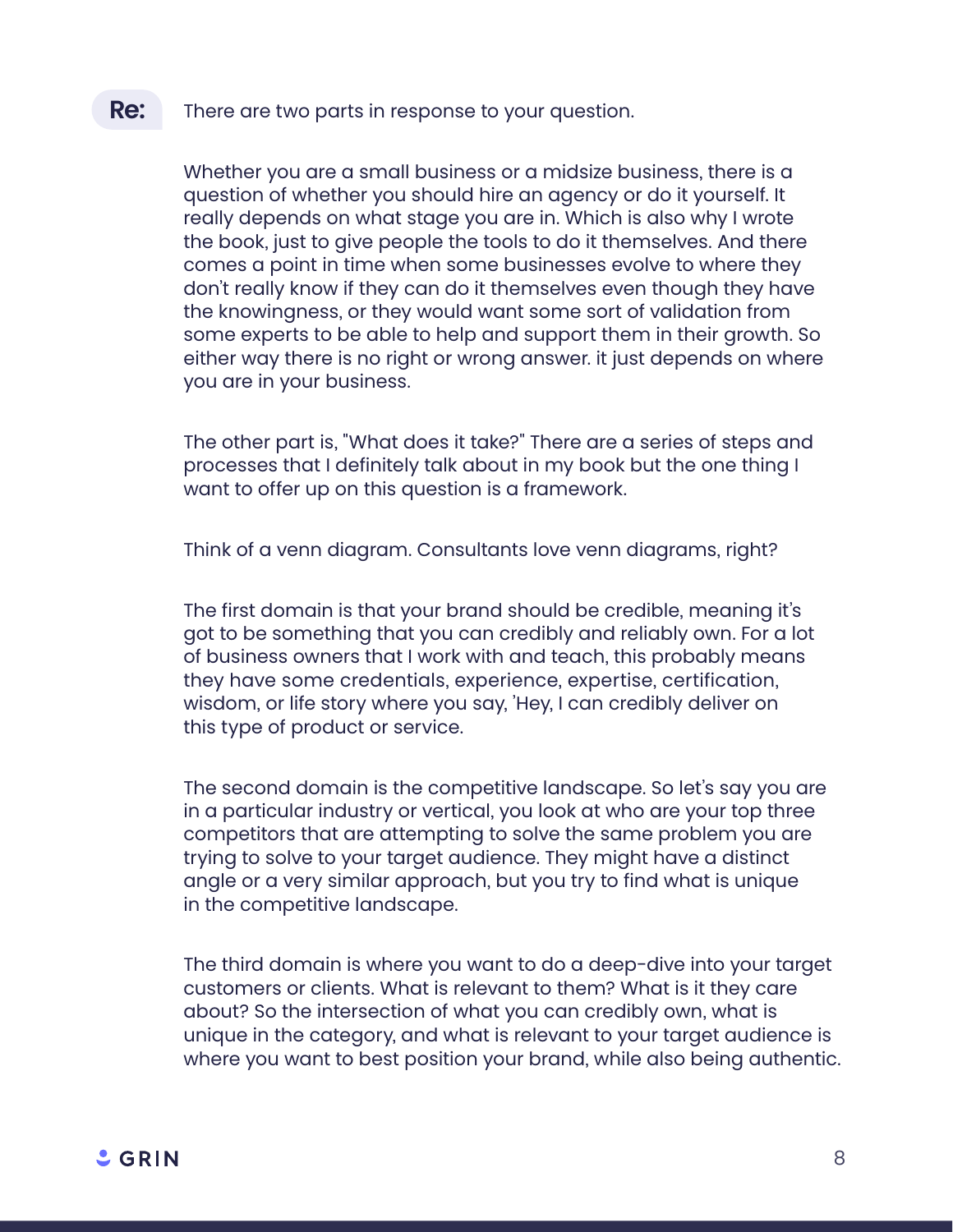#### **Katya:**

It sounds like a lot of work. But also a lot of soul searching for a brand, right? Because I think that if you want to evoke those emotions you have to be able to personify yourself. And that means you have to dig deep. Like, what truly is unique about my brand? Any brand that's listening, it's very easy to be like, "No, I'm the only one that does this." But let's say I'm selling t-shirts. I'm definitely not the only one that sells t-shirts. But there's got to be a reason there's got to be something that's really special for me, right? Maybe I'm the queen of sarcastic t-shirts. I love to use that example. I don't know why, I think I probably just have a propensity to buy sarcastic t-shirts. But it is very much so that this is why I should buy from this brand. Maybe it's the story that a brand would want to tell. Like maybe my t-shirts are very eco friendly. There are just so many ways that you can really pivot and highlight that uniqueness.

Now walk me through a little bit more of the branding process. And what I mean by that is, if I am a brand, and I'm working with your agency, what can I expect as part of the process of rebranding? Do we start with brand identity, then we go to brand marketing? What can we expect in this branding process?

Branding is both a linear and a nonlinear process. But oftentimes when we walk people through that process, we start in a nonlinear fashion. It is important to look at branding as creating an organism, or looking at your brand within an ecosystem. So the starting point for us is really doing a deep dive into who or what this brand is. **Re:** 

Think of it in terms of phases.

The first phase is what we call brand strategy. In my mind when it comes to strategies for a business, the proper sequence is having a business strategy, then a brand strategy, then a marketing strategy. I go in that sequence because first you need to understand what you are trying to accomplish as a business. Once you understand your business strategy, then you apply.a brand strategy to help support your business strategy and business goals. Then your brand strategy informs and directs, and even curtails, what you actually do marketing-wise.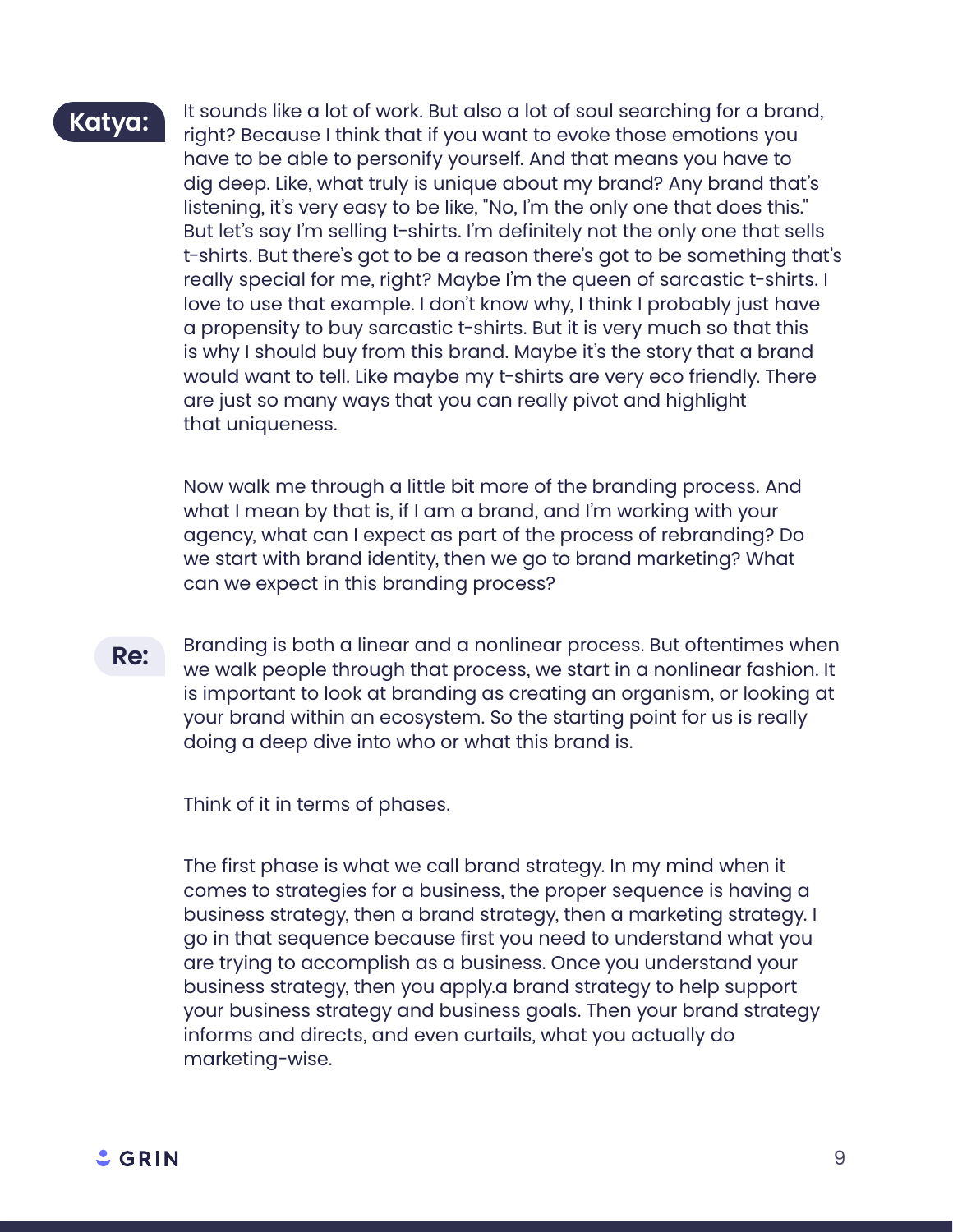I do want to stay there for one second because oftentimes some people will start with a marketing agency. And if I were a marketing agency and all I did were Facebook ads, or YouTube advertising, or Clubhouse, or Linkedin, of course that's what I'm going to sell you because that's the world in which I live. But as a brand strategist first, we are agnostic to the tools. It really goes back to what is right for this business and what is right for this brand and then you deploy the right marketing strategies.

So what does brand strategy mean? There are a couple things we look at: We look at why this brand exists; what its promise is; who the target audience is, and what problems you are trying to solve for them; what the proof points are that make you a credible person; what are the messages you want to convey that speak to the emotional, functional, economical reasons why people buy. Think of all these layers. Then the output is, 'This is who my brand is and who it's not,' and it's written in a language that can be replicable and then transferred over to the people who are going to implement that strategy.

The next phase is brand identity. There are two broad parts — the visual identity and the verbal identity.

The visual identity is the usual suspects like what the logo looks like. But think broader. What is the color palette? What is the look and feel? What is the tone? What's the style of photography or even the fonts that we use? It takes the subjectivity of creating the look and feel of the brand and makes it a little more strategic and less subjective because now it's predicated on the brand strategy.

The verbal identity is everything besides the visual. It's the language and tone. Like Starbucks  $-$  they don't say small, medium, large, they say tall, vente, grande. Big brands really create and carve out their vocabulary.

The last piece is the brand marketing, and that usually entails the marketing tools like your brand website or your landing pages. It includes social media, whether it's paid or organic. What are all the marketing tools that now you want to express and implement into

#### **Katya:**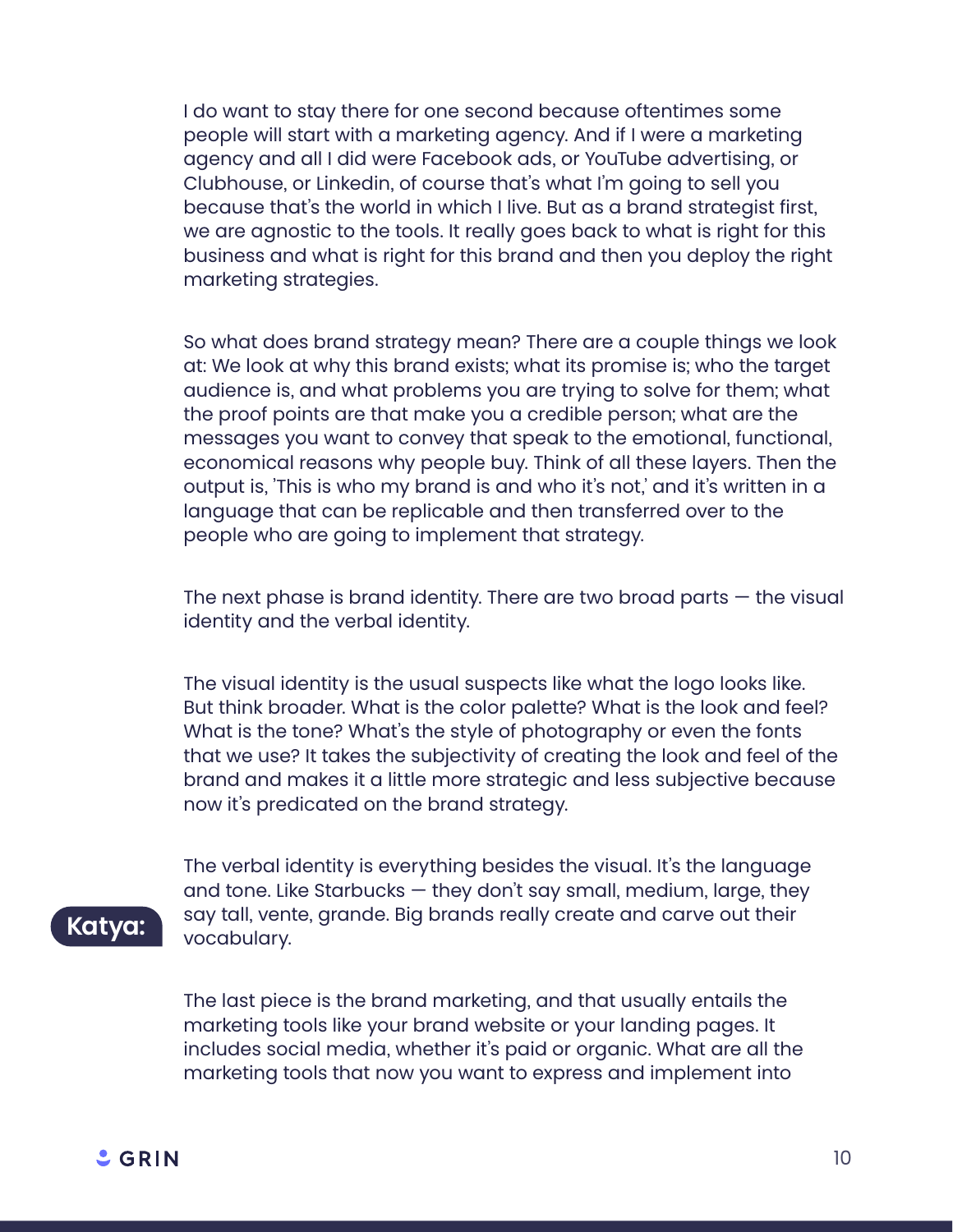your brand? And the reason I say it's nonlinear is because I think there is a feedback loop where you always want to make sure that what you are doing in marketing is consistent in strategy. Does it reinforce our message, or does it take away from that? That's where you want to have a constant interaction and dialogue to make sure that every decision you're making really comes through the lens of is this "on brand" or "off brand."

#### **Katya:**

Yes. Ah, I love all of these things, partly because I'm very process oriented. The other part is because I'm the director of content so I'm always honing in on the brands. And to your point, it is the words that you choose, right like we say "grinners" and grinfluencers" because that's part of our name. It's part of identity. So I like that you've broken it down to brand strategy, brand identity, and brand marketing. Because when you remove the brand strategy, it's almost like you're removing homebase. It feels like everything feeds back to that. Here's my logo. Does it fit into my brand strategy? Is this what I'm trying to achieve with this logo? You have so many really great examples in your book on even the logo selection. There was one particular company that I was really impressed with the example it had to do with the flame. I believe that there was a flame in one. And the CEO was very adamant. He's like, "I want this flame, I want this flame!" So being able to redirect back to a brand strategy I think is so key. And really having an effective brand, that to your point, is authentic and evokes that emotion that you want to say,

#### I love that example. **Re:**

#### **Katya:**

I do, I do! I'm like, "Yeah, we've been on that." Yeah, we've had that conversation before, right? Like, is this the hill I'm gonna die on? I don't know.

Now, the pandemic has caused a lot of brick and mortar brands to start looking and rethinking about their digital presence. Now more than ever, more people are making sure that they have a DTC and ecommerce strategy in general. Now, what advice would you give to a brand who wants to translate the experiential with the digital? Do you have to rebrand for something like that? What should you keep in mind if you're looking at transitioning from experiential to digital? and not a full transition, it's just making it part of your strategy.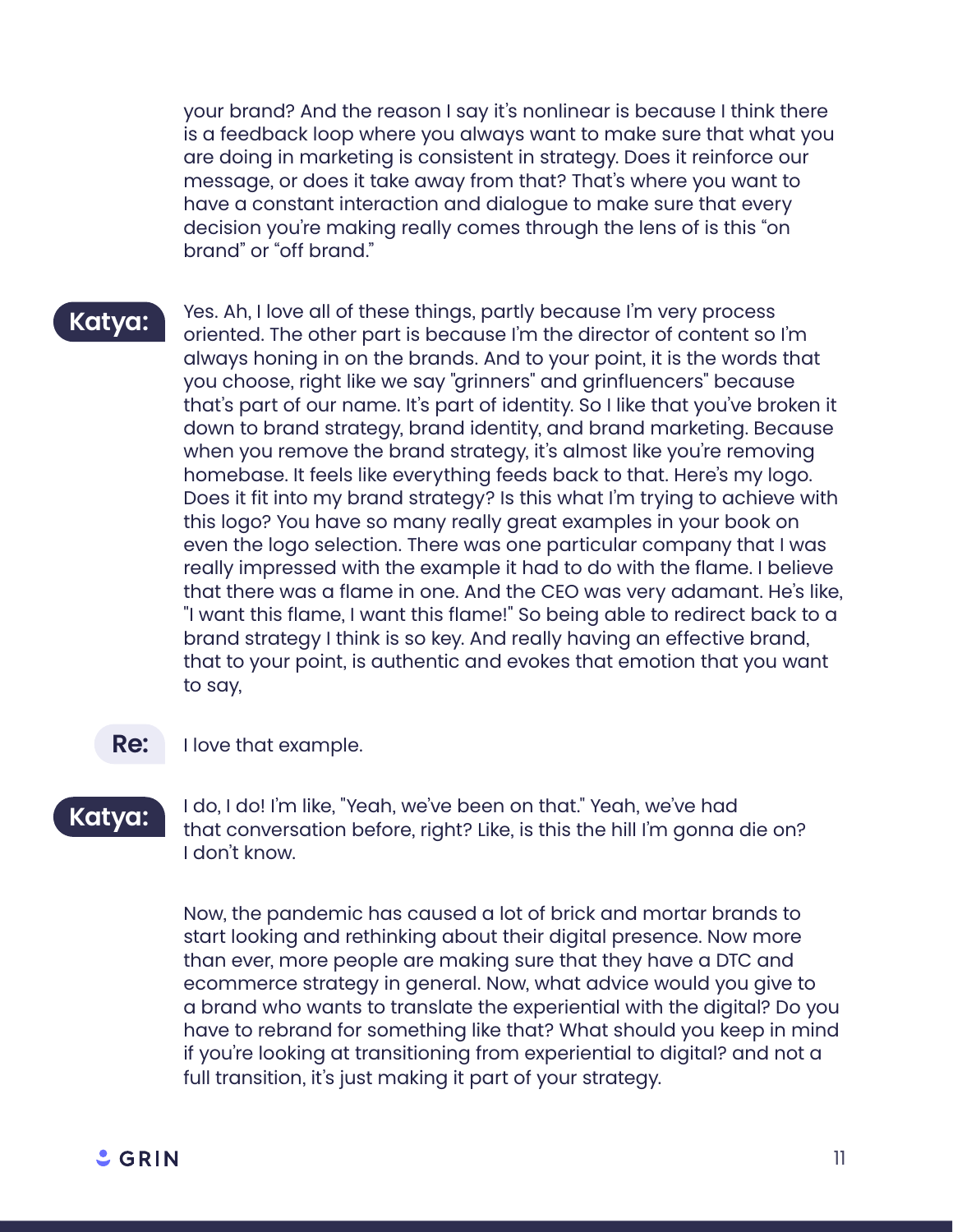Think about the brand experience or the customer journey along three broad phases or categories.

The first category is pre-purchase. The second category is moment of purchase, and the third category is post-purchase. This is a common framework that big companies use.

If you are acquiring customers or clients, whether it's brick and mortar or online, there are a certain set of brand touchpoints in the prepurchase phase just to create awareness that your brand exists. You want to populate or even prioritize your top 3-5 or 5-7 brand touchpoints. Then decide which ones you want to either reinforce or really dial in or brand when it comes to the moment of purchase. That could be an email they get, or a landing page when they click on purchase, or something that gets mailed to them. And then postpurchase is how you continue to engage.

The point here is that the line of thinking is the same when it comes to creating a brand experience, it's just a matter of changing the touchpoints. If you go from a brick and mortar to a completely online business, you have to shift those touchpoints and pay a little more attention to your Facebook or Instagram page, or maybe do some paid advertising. So it's not just the "walk-bys" anymore.

#### **Katya:**

Yeah, like how many people came into your store and all of that good stuff. And what I'm hearing you say is, when it comes to the touch points, to me, it sounds like it's translating your brand to digital, right? So it's not changing, it's translating it into the digital format. And then what's going to be key in that translation too is having that brand strategy, which is why it sounds like that's key. Because when you're shifting or translating like that, you can always go back to the brand strategy and say, like, Alright, this is what I'm like if I have to double down on Facebook, if I have to make a more robust website, or if I have to do Instagram Lives. Whatever strategy that you want to take when it comes to the digital format. So I think it really hinges on brand strategy, and that's why you gotta start there. You gotta start with a brand strategy.

**Re:**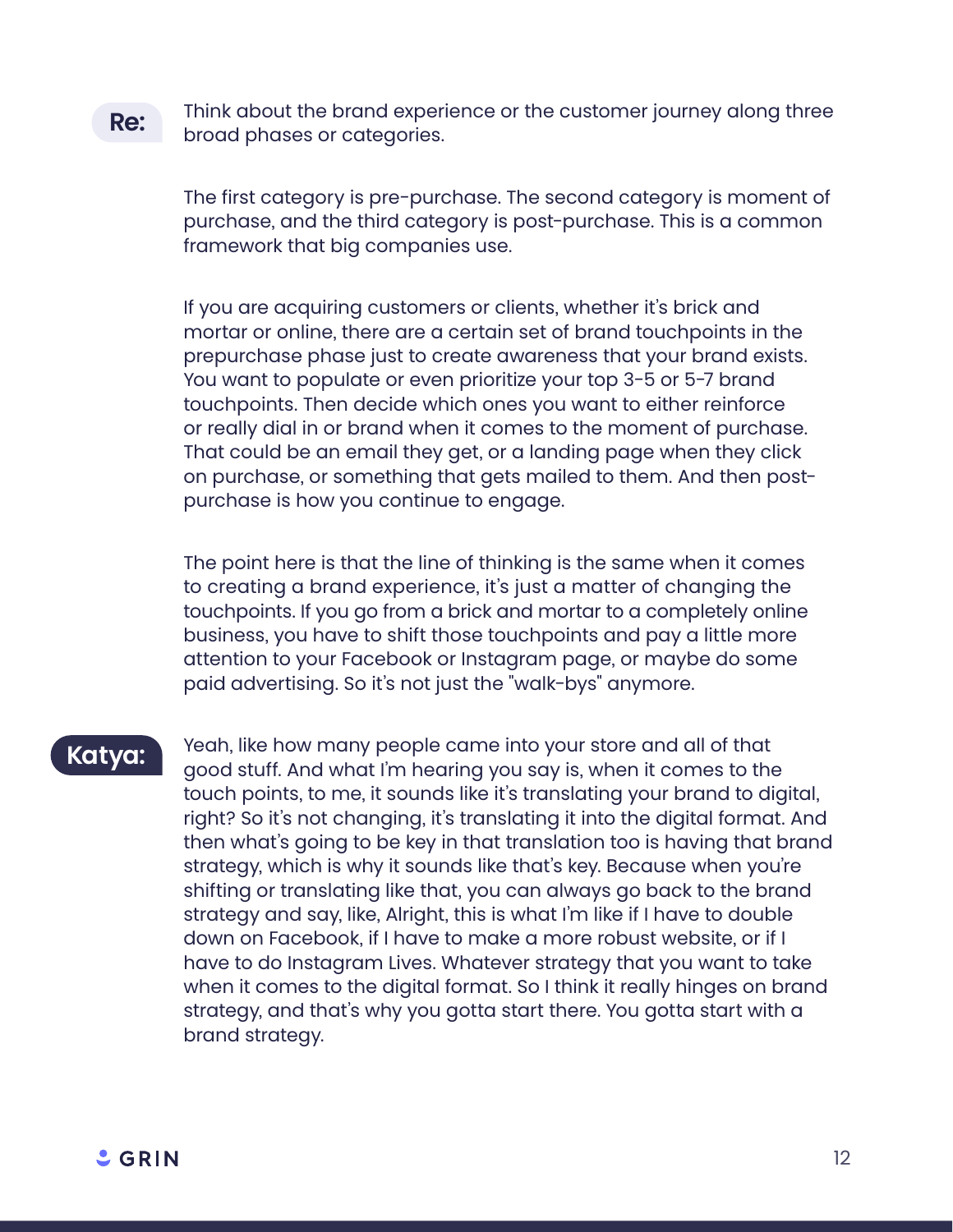So this is prediction time for you. What do you see changing over the course of maybe the next year or two when it comes to the world of branding?

Re: I think we are in a season of people craving authenticity, as self serving as it may sound. People are craving genuineness and realness. People are craving wanting to buy from and support brands that share the same ethos and share the same belief systems — maybe even support the same causes. We are not going to turn this into a political conversation, but I do feel there are some brands that are going to lean more to one ideology over another and in a way it is sort of representative of how we have been socialized individually. You just want to be clear that you are not going to appeal to everyone, you are going to appeal to people who share that same ethos. **Re:** 

> So, one, I think more importantly than ever before is authenticity in branding. Secondarily, having an ethos, stand, or point of view is going to be important in branding. And three, I think there has to be a dialogue. I think what is really going to be key for brands to not only survive but to thrive, is to have a feedback loop where they are constantly engaging with their customers. What's important to them? What do they care about? What's not working for their brand and what can they do better? And it's those brands that are going to iterate and make their branding and marketing better to improve the results that they want. But also, more importantly, to enhance the relationship and impact they are having with their audience. `

#### **Katya:**

That's a great prediction. I think that when it comes down to it, we've all gone through the same thing together with this pandemic, for sure. And just seeing the shift in general. So, authenticity: I think that we've always been on that road. But now it's like in hyperdrive almost where it's like OK just be real with me, let me know that you're wearing the yoga pants, right? Like I'm just up together, like from the face up together, slippers on the feet.

So, Re, I appreciate you coming on sharing your wisdom. Thank you so much again for joining me today.